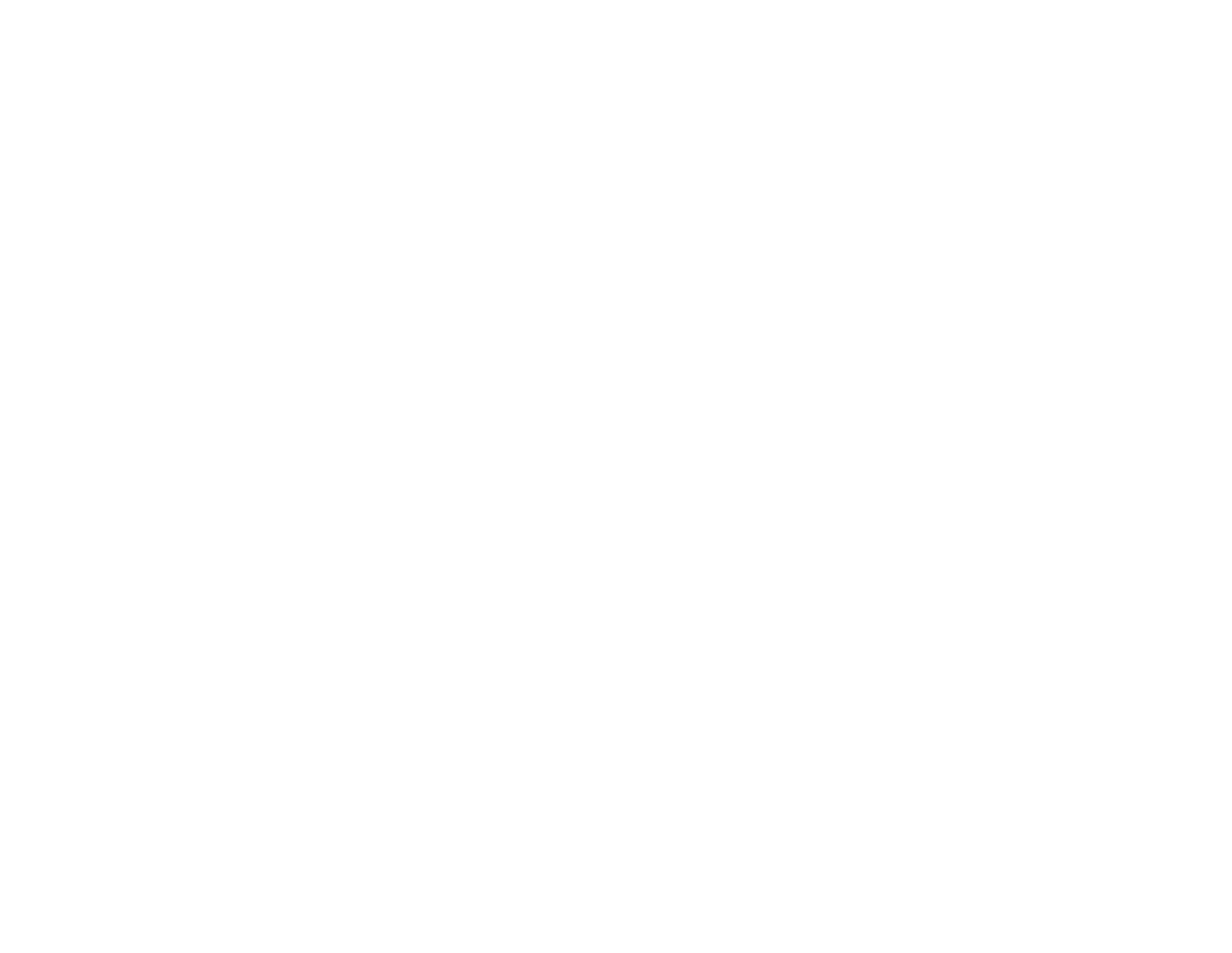# **OPERATION**

## **Powering ON and OFF**

To activate the DT391UF, push and quickly release the Power Button. The display will come on in a few seconds. To put the DT391UF in Standby mode, push and quickly release the Power Button. To turn the DT391UF off for extended storage, power off safely using any software function that "shuts down computer" provided in the software operating system.

# NOTE:

The battery packs shipped with your tablet may be low in power—please use the AC-DC adapter with the DT391UF when setting up for the first time to fully charge the internal battery pack.

#### NOTE:

When the battery pack(s) is (are) charging, the blue-colored Battery LED should blink slowly. If plugging in the AC-DC adapter does not trigger this blinking activity and the LED stays dark, the battery pack(s) may have been drained substantially. Try unplugging/ replugging the AC-DC adapter to the DT391UF a few times to activate the charging process.

#### NOTE:

To conserve power, use (push and quick release) the Power Button to put the tablet in "Standby" mode while not in use. Pushing briefly on the same button will wake up the system within seconds.

## NOTE:

Avoid using the Power Button ("hold 4+ seconds" feature) to turn off the tablet—this form of hardware shutdown is intended to be a means of recovery from lockups, and not as normal operation.

# **Start Up**

If the power up (from Standby or otherwise) is successful, the appropriate interface will be displayed after a launch sequence of several seconds. The wireless LAN connection may take 10-15 seconds to be established.

## **Configuring the Mobile Tablet**

The DT391UF may be configured using the utilities and methods dictated by the software operating system. The DT391UF should be configurable for various properties such as user profiles, network features, and several system elements.

## **Wireless Networking**

#### **Wireless LAN**

The DT391UF is often delivered with an embedded (user-inaccessible) 802.11ac WLAN adapter equipped with a hidden custom antenna.

- Through the support of typical WLAN adapters, the DT391UF should be able to detect all 802.11 access points in the vicinity for you to select the access point of your choice for connection.
- The SSID and WEP/WPA/WPA2 (if enabled) parameters on the DT391UF and the access points have to match. The SSID is case-sensitive and it is recommended that you enable WEP/WPA/WPA2 encryption (or advanced alternatives) for secure access.
- When WEP/WPA/WPA2 is enabled, you may need to consult your network administrator or your networking equipment literature to properly configure associated settings such as Authentication mode, etc.
- Refer to the access point operating manuals for setting up the 802.11 access points.